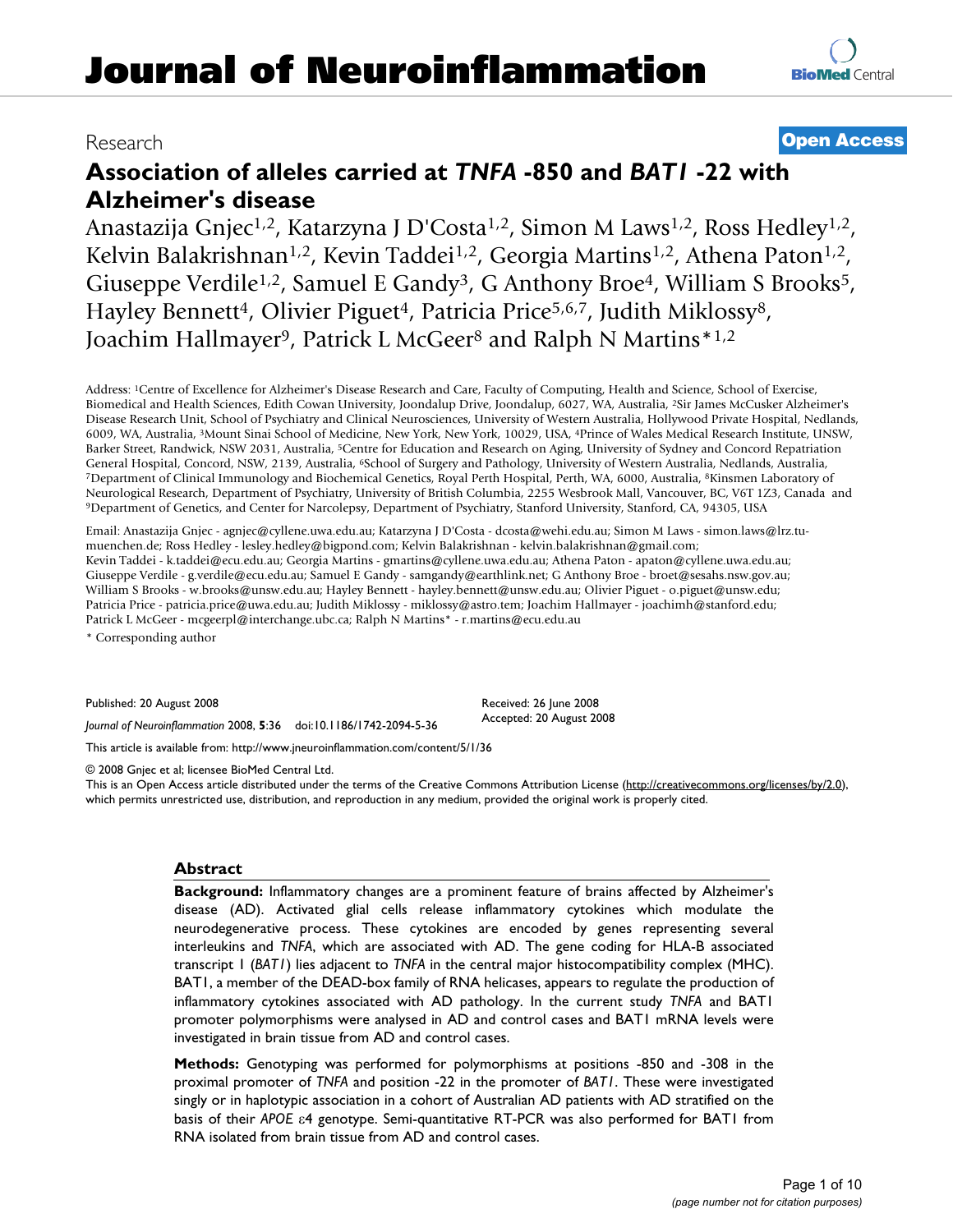**Results:** *APOE* ε4 was associated with an independent increase in risk for AD in individuals with *TNFA* -850\*2, while carriage of *BAT1* -22\*2 reduced the risk for AD, independent of *APOE* ε4 genotype. Semi-quantitative mRNA analysis in human brain tissue showed elevated levels of *BAT1* mRNA in frontal cortex of AD cases.

**Conclusion:** These findings lend support to the application of *TNFA* and *BAT1* polymorphisms in early diagnosis or risk assessment strategies for AD and suggest a potential role for BAT1 in the regulation of inflammatory reactions in AD pathology.

## **Background**

Inflammation is a prominent pathological feature of the Alzheimer's disease (AD) brain, and might be initiated by the extracellular accumulation of amyloid  $β$  (A $β$ ) peptide [1]. Activated microglia and astrocytes cluster around the Aβ deposits and neurofibrillary tangles of AD brains and can release neurotoxic agents, including complement proteins and pro-inflammatory cytokines, such as interleukin (IL)-1β, IL-6 and tumor necrosis factor-alpha (TNFα) [2]. Polymorphisms in genes encoding IL-1 $\alpha$ , IL-1 $\beta$ , IL-6 and TNFα correlate with heightened risk of AD [3]. For example, *IL1B* -511 [4], *IL6* -174 [5] and *TNFA* -308 [6,7] associate with increased or reduced risk of AD. We showed that the *IL1A* -889 T/T and *IL1B* +3954 T/T genotypes mark increased risk for late-onset Alzheimer's disease (LOAD) in an Australian cohort [8].

When investigating potential genetic risk factors for AD pathology it is important to include established genetic risk factors. The most widely accepted genetic risk factor for late onset-forms of AD (LOAD) is the ε4 allele of the gene encoding apolipoprotein E (*APOE* ε4) [9,10]. Two recent studies have explored a potential association between *APOE* ε4 and the *TNFA* -850T (\*2) promoter polymorphism in Irish [11] and Spanish [12] cohorts with conflicting outcomes. While in the Irish cohort possession of the *TNFA* -850\*2 allele significantly increased the risk of dementia associated with *APOE* ε4 [11], no such synergistic effect was detected in the Spanish cohort [12] suggesting that the effect could be population specific or that other genetic or environmental factors may also play a contributing role. The availability of *APOE* genotype data from previous studies conducted by our research group [13,14] enabled us to investigate the potential link between *APOE* ε4 and *TNFA* -850\*2 in a well characterised Australian cohort.

*TNFA* -308\*2 (A allele) marks susceptibility to several autoimmune and inflammatory disorders (for a review see [15]) and has higher transcriptional activity than *TNFA* -308\*1 (G allele) [16,17]. However *TNFA* -308\*2 and linked alleles may mark increased risk [6,18] or protection [7,19] against AD, so we investigated *TNFA* -308 alleles singly or in haplotypic combination with polymorphisms in adjacent candidate genes to elucidate associations of these polymorphisms or haplotypic combinations of the respective alleles with AD pathology in an Australian cohort.

HLA-B associated transcript 1 (BAT1) is implicated in the regulation of several AD-associated cytokines [20,21]. BAT1 is a member of the DEAD-box family of RNA helicases, encoded in the central major histocompatibility complex (MHC) near to *TNFA* [22]. Members of this family are a group of highly conserved proteins involved in unwinding of RNA secondary structures [23]. DEAD-box proteins have been implicated in a number of different processes involving RNA such as mRNA stabilization [24]. Studies of anti-sense transfectants suggest BAT1 may act as a negative regulator of pro-inflammatory cytokines, namely IL-1, IL-6 and TNFα [20]. Furthermore, *BAT1* promoter polymorphisms located at positions -22 and -348 can influence transcription through differential binding of transcription factors [21]. The C allele at *BAT1* -22 (*BAT1* -22\*2) is found on a conserved ancestral haplotype associated with an increased risk of immunopathology (HLA-A1, B8, *TNFA* -308\*2, DR3, DQ2) [21]. Neither *TNFA* -308\*2 nor *BAT1* -22\*2 are unique to this haplotype, but when carried together form a haplospecific marker of a conserved block of the central MHC [25]. Here we present data from an investigation of associations between AD, the *APOE* ε4 genotype and carriage of *TNFA* -308\*2, *TNFA* -850\*2 and *BAT1* -22\*2 in a well-characterized Australian cohort. In addition, we report on *BAT1* mRNA levels examined in frontal cortex (Fc) brain tissue from AD and control cases in order to investigate whether changes in *BAT1* expression are associated with AD.

## **Methods**

#### *Genotyping*

Alleles carried at *BAT1* -22 (G→C) and *TNFA* -308 (G→A) and *TNFA*  $-850$  (C $\rightarrow$ T) promoter polymorphisms was determined in 631 individuals from a population of Northern European descent (97% Caucasian). There were 359 control donors (45.7% females) with age at venipuncture of  $76.7 \pm 13.1$  years (mean  $\pm$  SD) and 272 AD cases (59.2% females, age:  $77.1 \pm 10.5$ ). 391 cases were patients recruited from a memory clinic in Perth, Western Australia (226 AD cases and 165 controls). The remainder of patients were participants in the Sydney Older Persons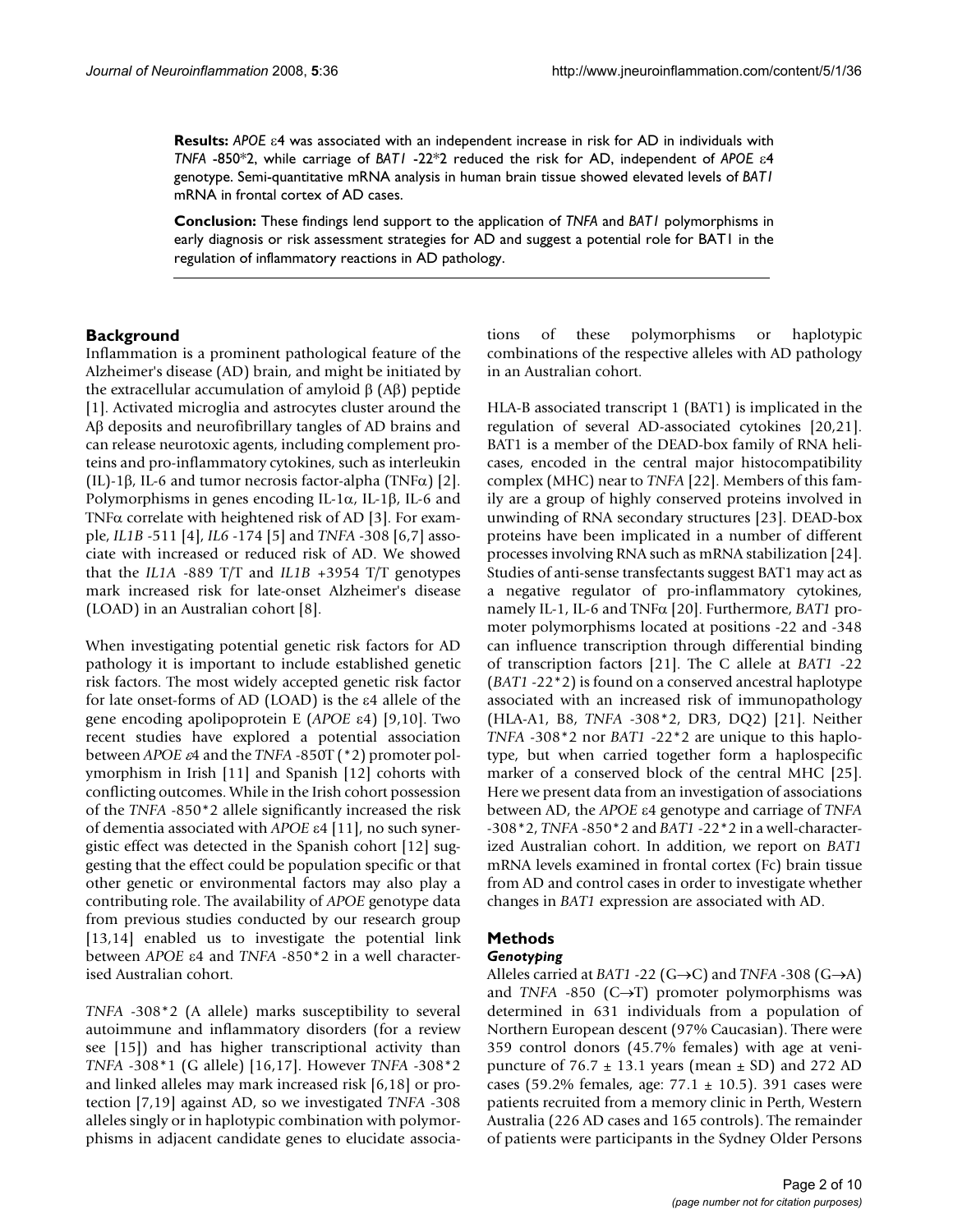Study; a random sample of community-dwelling people aged 75 and over at recruitment. Of these, 46 were classified as having AD at assessment, while 194 had no cognitive impairment and were used as controls for this analysis. All studies were conducted with approval from the institutional ethics committees and with informed consent of the participants. Methods of recruitment, diagnostic criteria and *APOE* genotyping were as described [13,14,26,27].

Genomic DNA was extracted from peripheral lymphocytes using a standard protocol [28]. *BAT1* -22 alleles were determined by PCR amplification in a total volume of 20 μL, containing 1.0 U of *Taq* polymerase (Fisher Biotec, Australia), 0.2 mM each dNTP and 3.0 mM  $MgCl<sub>2</sub>$ , on a Mastercycler Gradient thermal cycler (Eppendorf, Germany) as follows: 1 cycle of 95°C for 5 minutes, 44 cycles of 95°C for 30 seconds, 56°C for 35 seconds and 72°C for 40 seconds, followed by 1 cycle of 72°C for 10 minutes. The oligonucleotide primers, (P1) 5'-CAACCG-GAAGTGAGTGCA -3' and  $(P2)$  5'-CAGACCATCGCCTGTGAA-3', were purchased from Genset Pacific Pty. Ltd (Lismore, Australia). Amplicons were digested at 37°C using 5 U *Alw*44I (restriction sequence GTGCAC), separated on 8% non-denaturing polyacrylamide gel at 110 V for 1.5 hours and stained with ethidium bromide to reveal DNA fragments with migration patterns specific for each allele (Allele 1  $(G) = 170$ base pairs (bp); Allele 2 (C) = 152 bp and 18 bp; Figure 1).

*TNFA* -308 alleles were determined via PCR amplification in a total volume of 20 μL, containing 0.6 U *TAQti* (Fisher Biotec, Australia),  $0.2 \text{ mM}$  each dNTP,  $1.5 \text{ mM}$  MgCl<sub>2</sub> and 0.5 mg/ml BSA amplified as follows: 1 cycle of 94°C for 2



## **Figure 1**

*BAT1* **-22 G/C promoter polymorphism genotyping**. A representation of a typical -22 C/G genotyping gel produced after digested PCR product was run on an 8% non-denaturing PAGE gel. M = Marker (100 base pair marker – arrows represent 400, 300 and 200 bp fragments). Black arrowheads correspond to allele fragments:  $-22$  C = 152 bp & 18 bp, and  $-22$  G = 170 bp. Lane 1 =  $-22$  CC genotype. Lanes 2,4,5,7,8,9,10 and  $11 = -22$  CG genotype. Lanes 3 and  $6 = -22$ GG genotype.

minutes, 35 cycles of 94°C for 30 seconds, 63°C for 30 seconds and 72°C for 30 seconds, followed by 1 cycle of 72°C for 5 minutes. Primers, (P1) 5'-AGGCAATAG-GTTTTGAGGGCCAT-3' (underline denotes mismatch) and (P2) 5'-TCCTCCCTGCTCCGATTCCG-3', were purchased from Proligo Pty. Ltd (Lismore, Australia). Amplicons were digested at 37°C using 3 U *NcoI* (restriction sequence C▲CATGG), separated on 5% high resolution agarose gels at 280 V (12 minutes) and stained with ethidium bromide to reveal fragments with migration patterns specific for each allele (Allele 1  $(G)$  = 88 bp and 19 bp; Allele 2 (A) =  $107$  bp).

*TNFA* -850 alleles were determined via PCR amplification in a total volume of 20 μL, containing 0.6 U of *TAQti* polymerase (Fisher Biotec, Australia), 0.2 mM each dNTP, 1.5 mM MgCl<sub>2</sub> and 0.5 mg/ml BSA as follows: 1 cycle of 94°C for 3 minutes, 35 cycles of 94°C for 45 seconds, 60°C for 30 seconds and 72°C for 45 seconds, followed by 1 cycle of 72°C for 5 minutes. Primers were modified from those initially published [27]. (P1) 5'-TCGAG-TATCGGGGACCCCCCGTT-3' (underline denotes mismatch) and (P2) 5'-CCAGTGTGTGGCCATATCTTCTT-3' were purchased from Proligo Pty. Ltd (Lismore, Australia). Amplicons were digested at 37°C using 3 U *HincII* (restriction sequence GTT▲AAC), separated on a 5% high resolution agarose gels at 280 V (12 minutes) and stained with ethidium bromide to reveal DNA fragments with migration patterns specific for each allele (Allele 1  $(C)$  = 105 bp and 23 bp; Allele 2 (T) = 128 bp) [29].

#### *Brain tissue samples*

Total RNA and protein was isolated from brain tissue (frontal cortex) samples from subjects with histopathologically confirmed definite AD and control cases without any AD pathology. Autopsy was performed within 48 hours after death. Subjects with PS1 mutations and a number of familial AD cases with *APOE* ε4 genotypes were from local pedigrees and from the brain tissue bank of Drexel University College of Medicine (Philadelphia, PA, USA). Control brain tissue was obtained locally (Western Australia) and tissues were also received from the New South Wales (NSW) Tissue Resource Centre (Sydney, NSW, Australia), which is supported by The University of Sydney, Neuroscience Institute of Schizophrenia and Allied Disorders, National Institute of Alcohol Abuse and Alcoholism and NSW Department of Health.

#### *RNA extraction and semi-quantitative RT-PCR*

Total RNA was isolated using Trizol® (Gibco BRL, Grand Island, New York, USA) according to manufacturer's instructions. RNA was extracted from 100 mg of frontal cortex brain tissue from 12 cases with familial AD either with PS1 mutations or linked to inheritance of the APOEε4 allele (mean age at time of death: 63 years, range: 50 –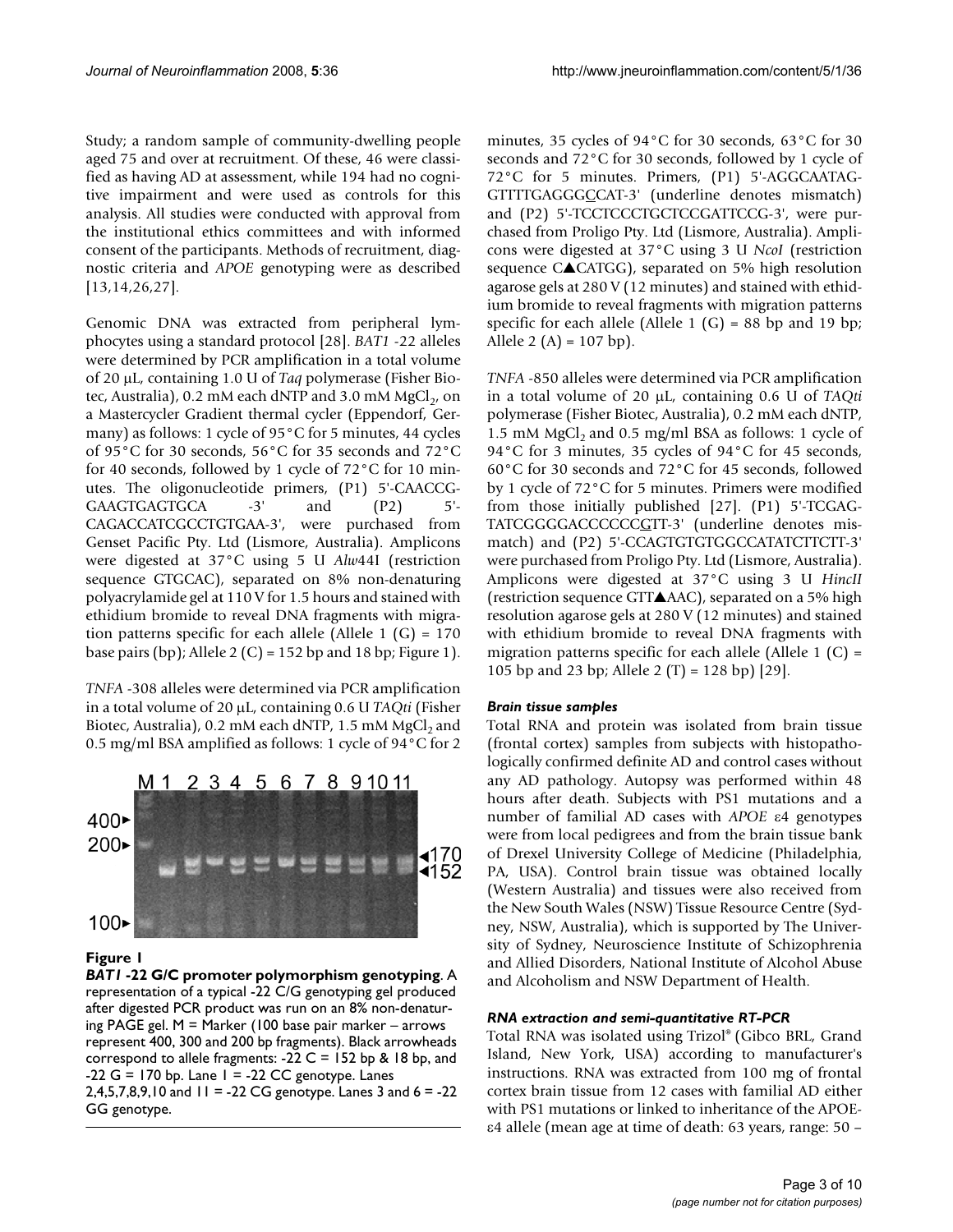77) and from 16 control cases without AD pathology (mean age at time of death: 50.25 years, range: 18 – 74 years). RNA concentrations were determined spectrophotometrically and 1 μg aliquots were reverse transcribed using the Omniscript™ Reverse Transcriptase Kit (QIA-GEN; Victoria, Australia).

Primers required to assess the expression of *BAT1* and β*-ACTIN* mRNA were purchased from Genset Pacific Pty. Ltd (Lismore, Australia): BAT1(F): 5'-AGAGGCTCTCTCG-GTATCA-3', BAT1(R): 5'-GCTGATGTTGACCTCGAAA-3', BACTIN(F): 5'-TGGAATCCTGTGGCATCCATGAAAC-3', BACTIN(R): 5'-TAAAACGCAGCTCAGTAACAGTCCG-3'. Primers for glyceraldehyde-3-phosphate dehydrogenase (*GAPDH*) were as previously described [30]. 5 μL cDNA was amplified in a 20 μL reaction on a LightCycler™ (Roche, USA). Each 20 μL PCR reaction contained 1.25 mM dNTP, 20 pmol each primer, 0.25 mg/mL BSA, 1.5 units *Taq* Platinum polymerase and 0.5 × SYBR Green (Invitrogen, USA). Amplifications of cDNA were performed as follows: Denaturation at 95°C for 5 minutes, followed by amplification with 44 cycles at 94°C for 30 seconds, annealing (62°C for *BAT1*, 64°C for β*-ACTIN*, and 65°C for *GAPDH*) for 15 seconds and 72°C for 40 seconds. Amplicons were separated on 1% TBE agarose gels and visualised by ethidium bromide staining. The quantification of cDNA was achieved with SYBR Green I dye (Sigma, USA).

Standard curves were generated using 10-fold dilutions of a previously purified bulk cDNA PCR product (stored at a concentration of 1 ng/ $\mu$ L) and analysed using a 'fit points' method with the LightCycler™ run software, version 4.0. Melting curve analyses were used to confirm the generation of a single product. This was further confirmed by agarose gel electrophoresis. The amplified *BAT1* PCR products were sequenced using big-dye terminator chemistry on an ABI automated DNA sequencer (ABI, USA) to confirm the specific amplification of *BAT1*. The house keeping genes β*-ACTIN* and *GAPDH* were used for normalization of *BAT1* mRNA expression. Statistical significance analysis was performed using the Mann-Whitney U test.

The Statistical Package for Social Sciences (SPSS version 11.5; SPSS Inc., Chicago, Illinois, USA) was used to establish genotype and allele frequencies and to check for Hardy-Weinberg equilibrium (HWE). Initial data comparison involved Pearson's  $\chi^2$  and odds ratio (OR) analysis of two by two contingency tables to compare the relative genotype frequencies in AD and control groups. SPSS was further employed to perform Cochran Armitage testing for trends where assumptions of HWE were not met. The same programme was also used to perform direct logistic regression analysis, where all variables were entered into

the equation simultaneously to determine the overall contribution of each genotype on AD in this cohort, whilst controlling for established AD risk factors (age and gender). Estimation of linkage disequilibrium and analysis of haplotypes was performed using Thesias [31].

GenBank codes for genes investigated in this study include *APOE* (MIM: 107741, GeneID: 348), *TNFA* (MIM: 191160, GeneID: 7124) and *BAT1* (MIM: 142560, GeneID: 7919).

# **Results**

Pearson's chi-square  $(\chi^2)$  and Odds ratio (OR) analysis of the *BAT1* -22 1/1 and 1/2 genotypes revealed a significant association between a complete absence of the *BAT1* - 22\*2 allele and AD (Table 1). However, this apparent level of protection afforded by the *BAT1* -22\*2 allele revealed no gene dosage effect and was limited to homozygosity of this allele (Table 1). Pearson's  $\chi^2$  and OR analysis of the *TNFA* -308 single nucleotide polymorphism (SNP) revealed a weak yet mildly significant trend whereby possession of the -308\*2 allele conferred protection from the development of AD. However, this was only significant when allele frequencies were analysed (Table 1). No significant protective effect was observed when genotype frequencies were analysed. Pearson's  $\chi^2$  and OR analysis of genotype and allele frequencies from data generated through the genotyping of the *TNFA* -850 SNP revealed a strong association of the *TNFA* -850\*2/2 genotype and the *TNFA* -850\*2 allele with an increased risk for AD (Table 1).

By convention Pearson's  $χ²$  and OR analysis are commonly used to evaluate data generated from large genotyping studies and explore frequency distributions. However, in order for such analysis to produce meaningful outcomes strict conditions of HWE must be met. In the current study the distributions of *APOE* and *BAT1* -22 alleles were in HWE ( $\chi^2$ , P = .54 and p = .97, respectively) within the control populations. However significant deviation from HWE within the control group populations was observed for *TNFA* -850 and *TNFA* -308 (χ2 test, *P* < .005). Therefore, subsequent analyses employed Armitage's trend test (rather than Pearsons's  $\chi^2$  analysis), to correct for potential type I errors associated with departure from HWE [32].

Armitage's testing for trends revealed a significant association between *APOE* ε4 and AD ( $\chi^2$  = 108.91, *P* < 0.0001). *TNFA* -850\*2 was also significantly associated with increased risk for AD while a significant protective trend was observed for *BAT1* -22\*2 (Table 2). The protective effect initially observed for *TNFA* -308\*2 in the genotype and allele frequency distribution analysis (Table 1) did not reach significance using Armitage's test for trend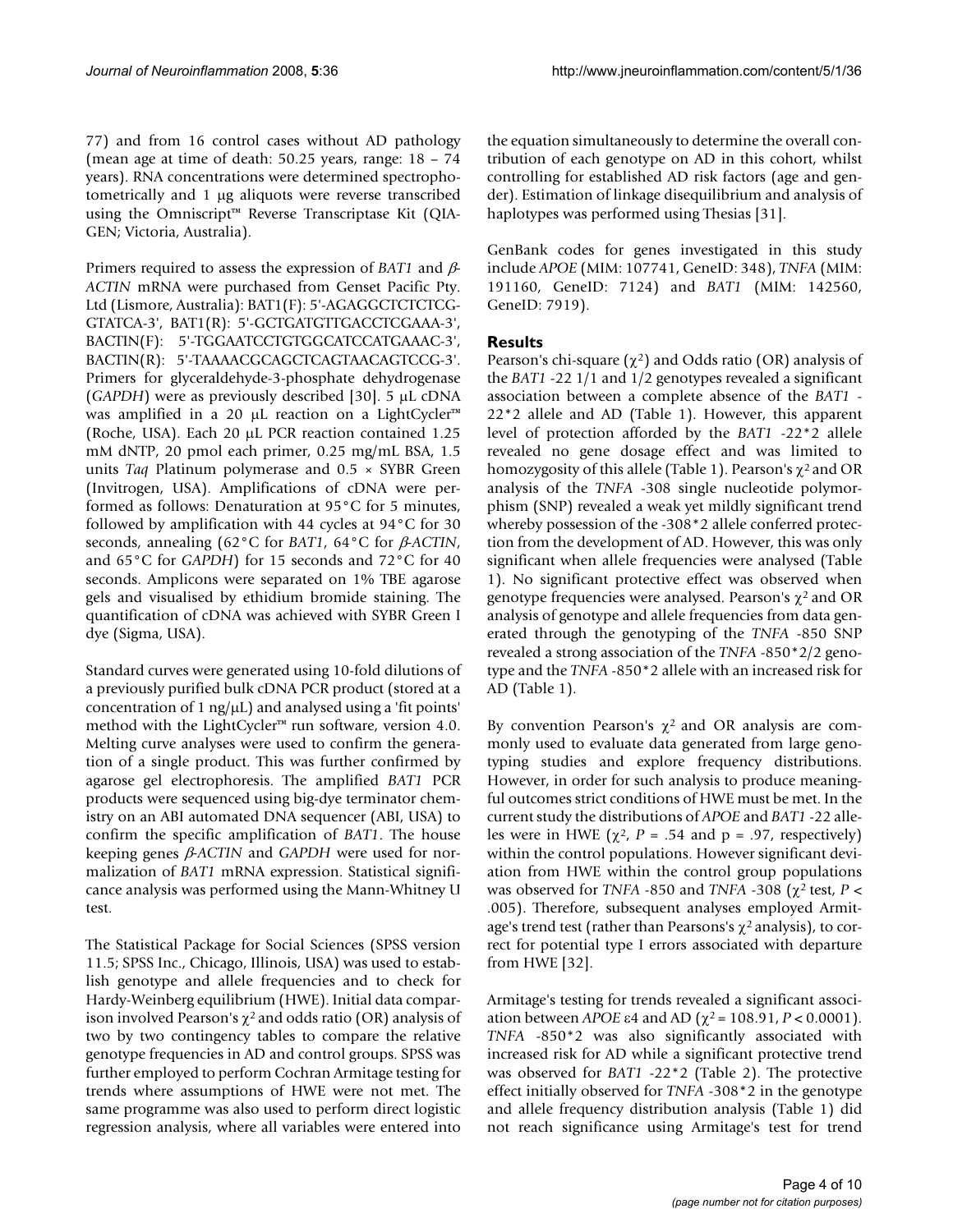| Marker           | Genotype or allele | Ctrl numbers (%) | AD numbers (%)         |
|------------------|--------------------|------------------|------------------------|
| <b>BATI-22</b>   | 1/1                | 144(40.1)        | 117(43.0)              |
|                  | 1/2                | 167(46.5)        | 138(50.7)              |
|                  | 2/2                | 48 (13.4)        | $17(6.3)$ <sup>a</sup> |
|                  |                    | 455 (63.4)       | 372 (68.4)             |
|                  | 2                  | 263(36.6)        | 172(31.6)              |
| <b>TNFA -308</b> | 1/1                | 226(63.0)        | 188(69.1)              |
|                  | 1/2                | 104(29.0)        | 70(25.7)               |
|                  | 2/2                | 29(8.0)          | 14(5.1)                |
|                  |                    | 556 (77.4)       | 446 (82.0)             |
|                  | 2                  | 162(22.6)        | 98 (18.0)b             |
| <b>TNFA -850</b> | 1/1                | 287 (79.9)       | 183(67.3)              |
|                  | 1/2                | 61(17.0)         | 70 (25.7)              |
|                  | 2/2                | 11(3.1)          | $19(7.0)$ c            |
|                  |                    | 635 (88.4)       | 436 (80.1)             |
|                  | $\overline{2}$     | 83(11.6)         | $108 (19.9)^d$         |

**Table 1: Analysis of Genotype and Allele frequencies of the** *BAT1* **-22,** *TNFA* **-308 and** *TNFA* **-850 polymorphisms**

Ctrl = Control cases without AD pathology

AD = Alzheimer's disease cases

<sup>a</sup>*BAT1* -22\*2/2 *versus* non-2/2 in AD, *P* < .005 (Pearson χ2 = 8.49) OR = 0.43 (95% CI = 0.24 – 0.77).

 $b$  *TNFA* -308<sup>\*</sup>2 allele in AD, *P* = .048 (Pearson  $\chi^2$  = 3.91) OR = 0.75 (95% CI = 0.57 – 1.00).

 $c$  *TNFA -850\*(2/2, 1/2) versus 1/1 in AD, P < .001 (Pearson*  $\chi^2$  *= 13.06) OR = 1.94 (95% CI = 1.35 – 2.78.0).* 

<sup>d</sup>*TNFA* -850\*2 allele in AD, *P* < .001 (Pearson χ2 = 16.57) OR = 1.90 (95% CI = 1.39 – 2.59).

(Table 2). This may reflect a haplotypic association with *BAT1* -22\*2 since the alleles are in linkage disequilibrium (LD) in the West Australian population [25].

Logistic regression analysis including age and gender associated *BAT1* -22\*2/2 with protection against AD, while *TNFA* -850\*1/2 and *TNFA* -850\*2/2 conferred risk (Table 3). These findings support Armitage's test for trend results and suggest a possible gene dosage effect for the presence of the TNFA -850\*2 allele.

Additional logistic regressions analysis of interaction terms between *APOE* ε4 and the *TNFA* and *BAT1* SNPs showed no interactions between the effects marked by *APOE* ε4, and *BAT1* -22\*2/2, *TNFA* -850\*1/2 or *TNFA* - 850\*2/2. Furthermore, a stratified analysis based on *APOE* genotype using the Mantel-Haenszel technique showed no significant differences in Odds ratios when estimating effects on AD risk of individual SNPs *versus* a combination of these SNPs with *APOE* ε4. This suggests that the observed protective effect of *BAT1* – 22\*2/2 and the increased risk associated with *TNFA* -850\*2 are independent of *APOE* ε4 genotype.

| Table 2: Armitage test for trend for BATI and TNFA genotypes |  |  |
|--------------------------------------------------------------|--|--|
|--------------------------------------------------------------|--|--|

| Marker                      | Genotype trend                     | $\gamma^2$ -value | P-value       |
|-----------------------------|------------------------------------|-------------------|---------------|
| BATI-22<br><b>TNFA -308</b> | 1/1 < 1/2 < 2/2<br>1/1 < 1/2 < 2/2 | 7.26<br>5.28      | < 0.05<br>.07 |
| <b>TNFA -850</b>            | 1/1 < 1/2 < 2/2                    | 20.17             | < 00005       |

*BAT1* and *TNFA* are located in close proximity within the MHC [21,22] and their alleles are in marked LD [25]. Therefore, the computer programme Thesias [31] was used to generate LD matrices for analysis of LD and for haplotype analysis. *BAT1* -22, *TNFA* -308 and *TNFA* -850 were all in LD, so haplotype frequencies were estimated under LD for all three markers and combinations of two markers. The only significant result was obtained for *BAT1* -22\*1 in combination with *TNFA* -850\*2 (OR = 1.54, *P* < 0.05). However, the individual Odds ratios for *TNFA* - 850\*1/2 and *TNFA* -850\*2/2 were higher than for the above haplotype (i.e. individual OR for *TNFA* -850\*1/2 = 1.8 and for *TNFA* -850\*2/2 = 2.7). This indicates that the presence of *BAT1* -22\*1 in haplotypic association with *TNFA* -850\*2 cannot explain the risk effects conferred by *TNFA* -850\*2. Therefore, both the protective effect associated with *BAT1* -22\*2 and the increased risk associated with *TNFA* -850\*2 are more likely due to the individual

| Table 3: Direct logistic regression analysis |  |  |  |  |  |
|----------------------------------------------|--|--|--|--|--|
|----------------------------------------------|--|--|--|--|--|

| Variable                                          | Odds ratio            | P-value                     | 95.0% C.I.                                            |
|---------------------------------------------------|-----------------------|-----------------------------|-------------------------------------------------------|
| BATI -22*2/2ª<br>TNFA -850*1/2b<br>TNFA -850*2/2c | 0.436<br>1.8<br>2.709 | $\leq 01$<br>< 005<br>< 0.5 | $0.238 - 0.798$<br>$1.218 - 2.669$<br>$1.260 - 5.824$ |

Direct logistic regression model with Odds ratios representing risk assessment for AD.

a Homozygosity of *BAT1* -22\*2 allele (with absence of allele as reference).

b Heterozygosity of *TNFA* -850\*2 allele (with absence of allele as reference).

c Homozygosity of *TNFA* -850\*2 allele (with absence of allele as reference).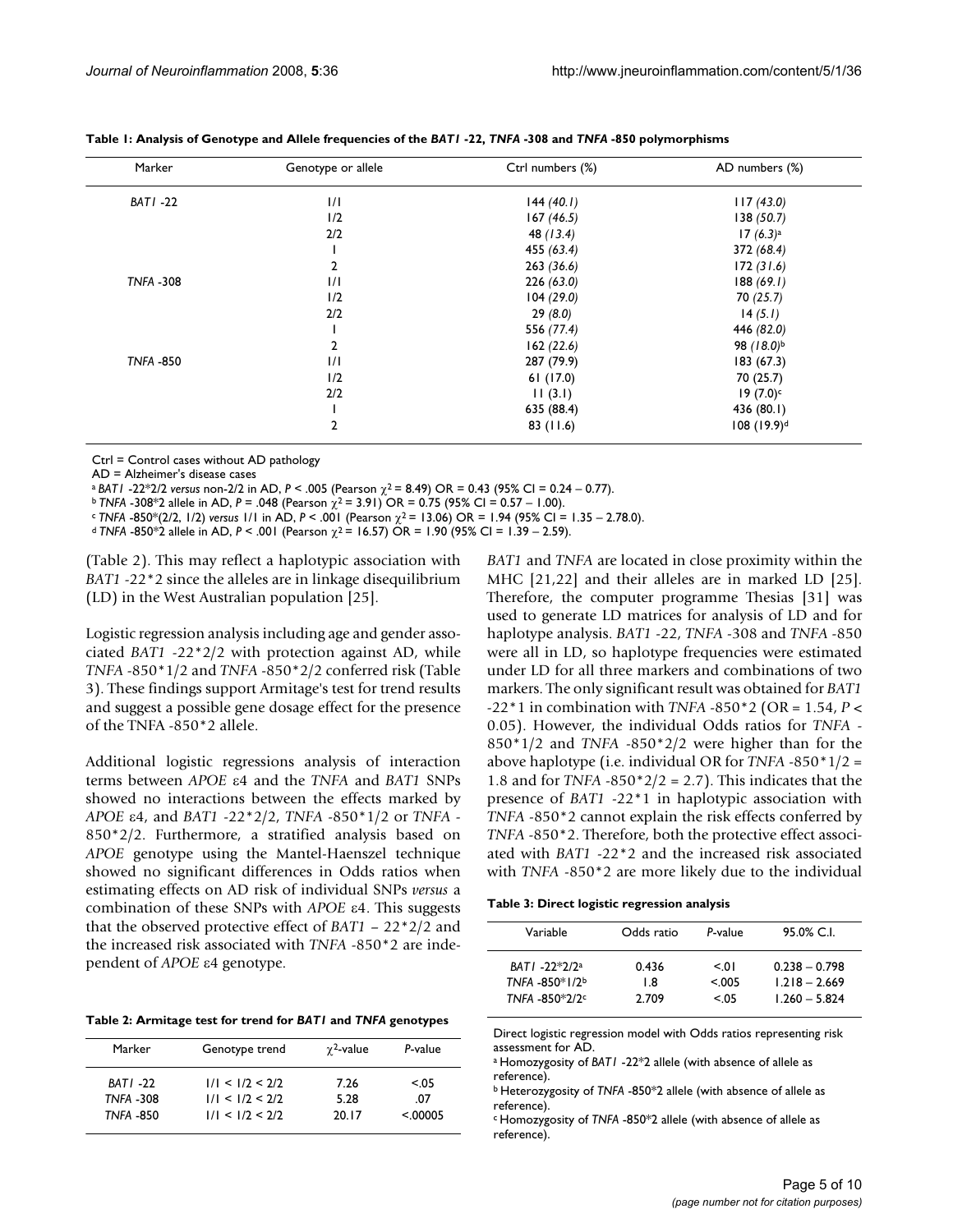SNPs themselves or a potential haplotypic association with other genes.

In order to test whether transcription of *BAT1* and the homologous gene *DDXL* was altered in AD, mRNA levels of both BAT1 and DDXL were examined in brain frontal cortex tissue of AD and control cases. Analysis of *BAT1* mRNA levels (Figure 2) revealed significantly elevated mRNA levels for *BAT1* normalized against β*-ACTIN* (a) while normalization with *GAPDH* (b) showed marginal significance for increased *BAT1* mRNA levels in the AD brains (Mann-Whitney U test: *P* = .037 and *P* = .057 respectively).

### **Discussion**

AD is a multifactorial disorder with a number of alterations in the immune profile occurring during disease progression in both the brain [33] and the periphery [34,35]. Recently studies have reported links between risk for AD and polymorphisms in the promoter regions of *TNFA* at positions -308 [6,18] and -850 [11]. The current study utilized a well characterised sample to investigate these potential associations in an Australian cohort. In addition, BAT1 has been implicated in modulation of inflammatory cytokines [20]. Therefore, the current study investigated alleles of the BAT1 -22 promoter polymorphism as a potential risk factor for AD, singly or in haplotypic association with the *TNFA* promoter polymorphisms.

Analysis of individual SNPs revealed no significant association between AD and *TNFA* -308\*2. This contrasts with reports in the literature that associate the *TNFA* -308\*2 allele with either increased risk for AD [6,18] or protection against this disorder [7,19]. While data from the current study appears to be more supportive of a potential protective role for *TNFA* -308\*2 against AD (Table 1), no conclusions can be drawn solely based on genotype and allele frequency analysis due to control group deviations from HWE that might affect the rate of type I error. However, it is possible that the inconclusive result obtained for *TNFA* -308\*2 may be due to haplotypic associations of this polymorphism with other MHC markers such as the BAT1-22\*2 allele.

In contrast to the ambiguous result obtained for *TNFA* - 308\*2, analysis of individual SNPs revealed that *TNFA* - 850\*2 was clearly significantly associated with increased risk for AD. The literature shows association of the TNFA -850\*2 with vascular dementia [11] and individuals at high risk for dementia, such as those with Down's Syndrome [36]. However, a clear association of *TNFA* -850\*2 with AD has only previously been reported as a synergistic effect in combination with *APOE* ε4 in a Northern Irish population [11], while a similar study in a population



Figure 2

**Semi-quantitative RT-PCR of** *BAT1* **and** *DDXL* **mRNA in frontal cortex of AD (n = 12) and control cases (n = 16)**. Data is represented as Box-plots showing median values and quartiles. (A) *BAT1* mRNA levels normalized against β*-ACTIN* (Mann-Whitney U test: \**P* = .037), (B) *BAT1* mRNA levels normalized against *GAPDH* (Mann-Whitney U test: \*\**P*   $= .057$ ).

from Northern Spain failed to produce evidence in support of a synergistic effect between *TNFA* -850\*2 and *APOE* ε4 [12]. The authors suggested that this discrepancy might reflect true genetic differences between the populations and pointed out that differences in allele frequency distributions between the two different European popula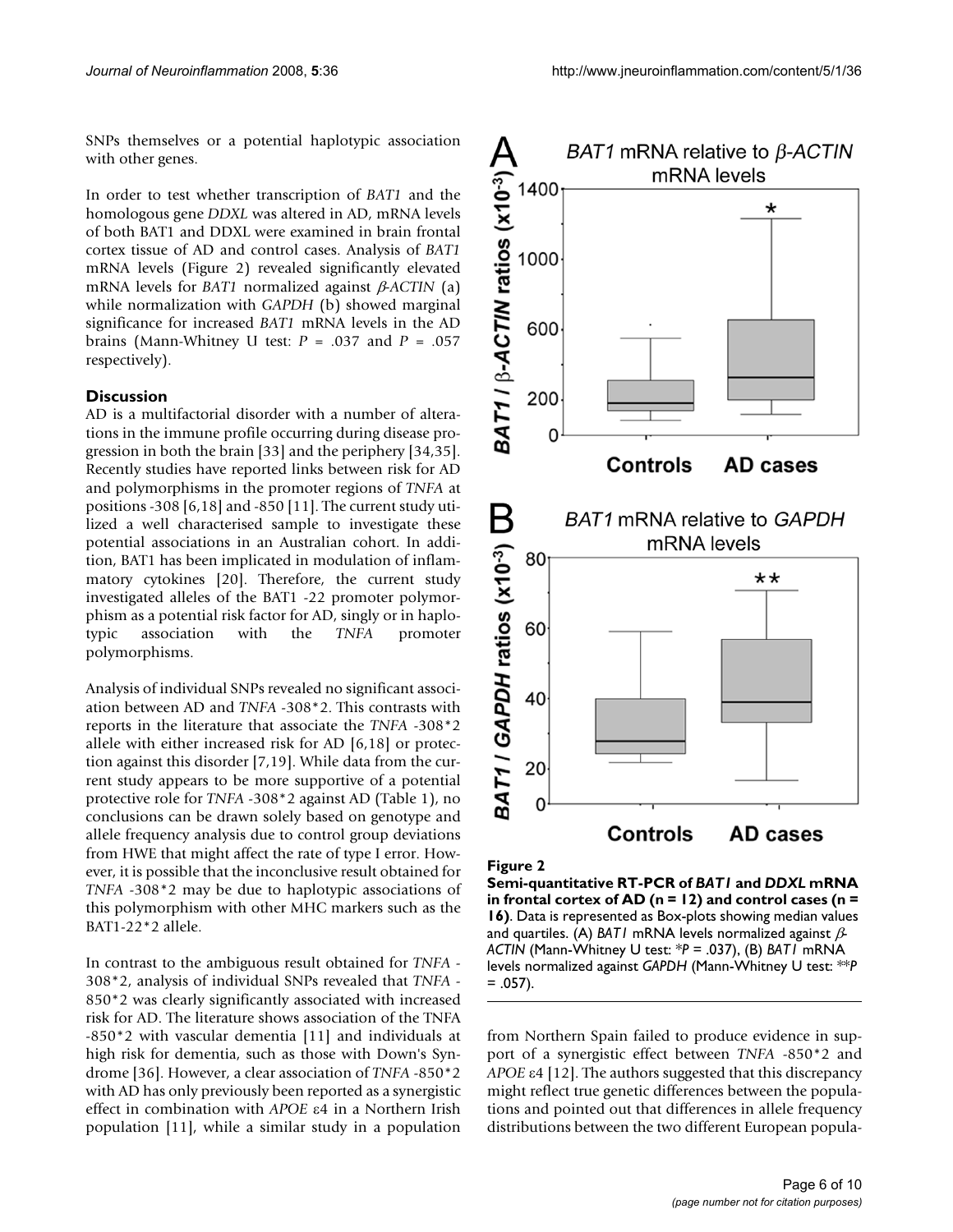tions might indicate linkage disequilibrium between the *TNFA* -850 and another marker that might represent the true disease causing gene [12].

The current study presents data in support of the notion that *TNFA* -850\*2 contributes to the risk of AD independently of the *APOE* ε4 allele. Furthermore, logistic regression analysis revealed a possible gene dosage effect with increase in copy numbers of the *TNFA* -850\*2 allele leading to higher Odds ratios. It is, however, possible that a gene linkage with *TNFA* -850\*2 would show a parallel OR pattern, and might account for the apparent gene dosage effect attributed to the *TNFA* -850\*2 allele. Since all three markers investigated exerted their effects independently of *APOE* ε4 but were found to be in LD with one another, haplotype frequencies, taking into account LD between markers, were estimated for all three MHC markers and also for combinations of two markers in order to investigate whether an AD risk or protection associated haplotype could be responsible for the effects observed.

Only one haplotype (*BAT1* -22\*1 in combination with *TNFA* -850\*2) appeared to be significantly associated with risk for AD, but the observed Odds ratio was lower for this haplotype ( $OR = 1.54$ ) than the OR for the single polymorphisms associated with AD risk (*TNFA* -850\*1/2, OR = 1.8 and *TNFA* -850\*2/2, OR = 2.7). This indicates that, although in LD with the other two markers *TNFA* - 850\*2 did not exert its risk for AD through a haplotypic association with these polymorphisms. While it cannot be entirely ruled out that linkage disequilibrium with other as yet not identified markers may be responsible for the effect observed in this investigation, the current study identifies the *TNFA* -850\*2 allele as a candidate marker that may confer risk for AD in the Australian population. Further investigation with larger participant numbers and in other populations is clearly warranted.

While the polymorphisms in the promoter regions of *TNFA* are likely to directly affect transcription of the *TNFA* gene, ultimate levels of TNFα protein in tissues can also be influenced by other regulating factors such as *BAT1*. In the current study BAT1-22\*2/2 was significantly associated with protection against the development of AD. Similar to the association between increased risk for AD and the presence of the *TNFA* -850\*2 allele, the protective effect of *BAT1*-22\*2/2 was found to be independent of *APOE* ε4 status. Furthermore, none of the estimated haplotypic associations with the two *TNFA* markers that are in linkage disequilibrium with *BAT1* have provided evidence to suggest that the effect observed for *BAT1*-22\*2/2 is due to a haplotypic association with these markers. While the possibility remains that the protective BAT1 effect might be due to LD with another gene as yet not investigated, it is also possible that BAT1 might assert an independent effect on AD risk.

A potential independent role for BAT1 in AD pathology is supported by the notion that the *BAT1* -22 polymorphism may not only have the potential to affect transcription of *BAT1* but, through the role BAT1 plays in mRNA stabilization, this protein may also affect translation of a number of inflammatory cytokines linked to AD pathology, including *TNFA*. It has previously been reported that BAT1 plays a potential role in the regulation of inflammatory cytokines, including *TNFA* [20,21] and the *BAT1* -22 allele has been associated with certain autoimmune disease susceptible ancestral haplotypes such as the 8.1 MHC AH amongst others [21]. Since BAT1 appears to regulate a number of inflammatory cytokines for which alterations are observed in AD pathology the current study is the first to provide evidence to show that a *BAT1* promoter polymorphism is significantly associated with AD pathology.

It is of interest to note that for the *TNFA* -850 polymorphism the less frequent allele conferred risk for AD while the opposite was found for the less frequent allele (C) of the *BAT1* -22 polymorphism which was associated with a decreased risk for AD. This finding that the *BAT1* -22\*2 (C) allele is associated with protection against AD is in contrast to the findings for autoimmune disorders where the less common number 2 allele is implicated with ancestral haplotypes that confer increased risk [20,21]. In order to explain this phenomenon it is important to gain a better understanding of the function of BAT1. The yeast homolog of BAT1, Sub2p, has been shown to be required for mRNA export through nuclear pores [37,38]. Previous findings have shown that the -22 C *BAT1* allele, associated with the autoimmune disease susceptible 8.1 MHC ancestral haplotype, may result in reduced *BAT1* transcription [21]. However, it has also been demonstrated that both injection of excess UAP56 (BAT1) into *Xenopus* oocytes as well as depletion of HEL, the *Drosophila* homologue of UAP56, by RNAi resulted in defects in mRNA export from the nucleus [39,40]. This indicates that both excess levels of BAT1 and a lack of this protein can lead to abnormalities in mRNA export and splicing. Hence, the presence of different alleles of *BAT1* -22 may potentially lead to a range of different aberrations in mRNA processing resulting in a variety of different phenotypic manifestations of pathology. It is, therefore, possible that the *BAT* -22\*2 allele *per se* may be protective against AD but still also be part of an array of SNPs that may confer risk for certain autoimmune disorders. The complexity of potential phenotypical effects as well as possible haplotypic associations of *BAT1* -22 with other genes indicate that further studies are warranted to explore whether the *BAT1*-22\*1 allele may confer an independent risk for AD other than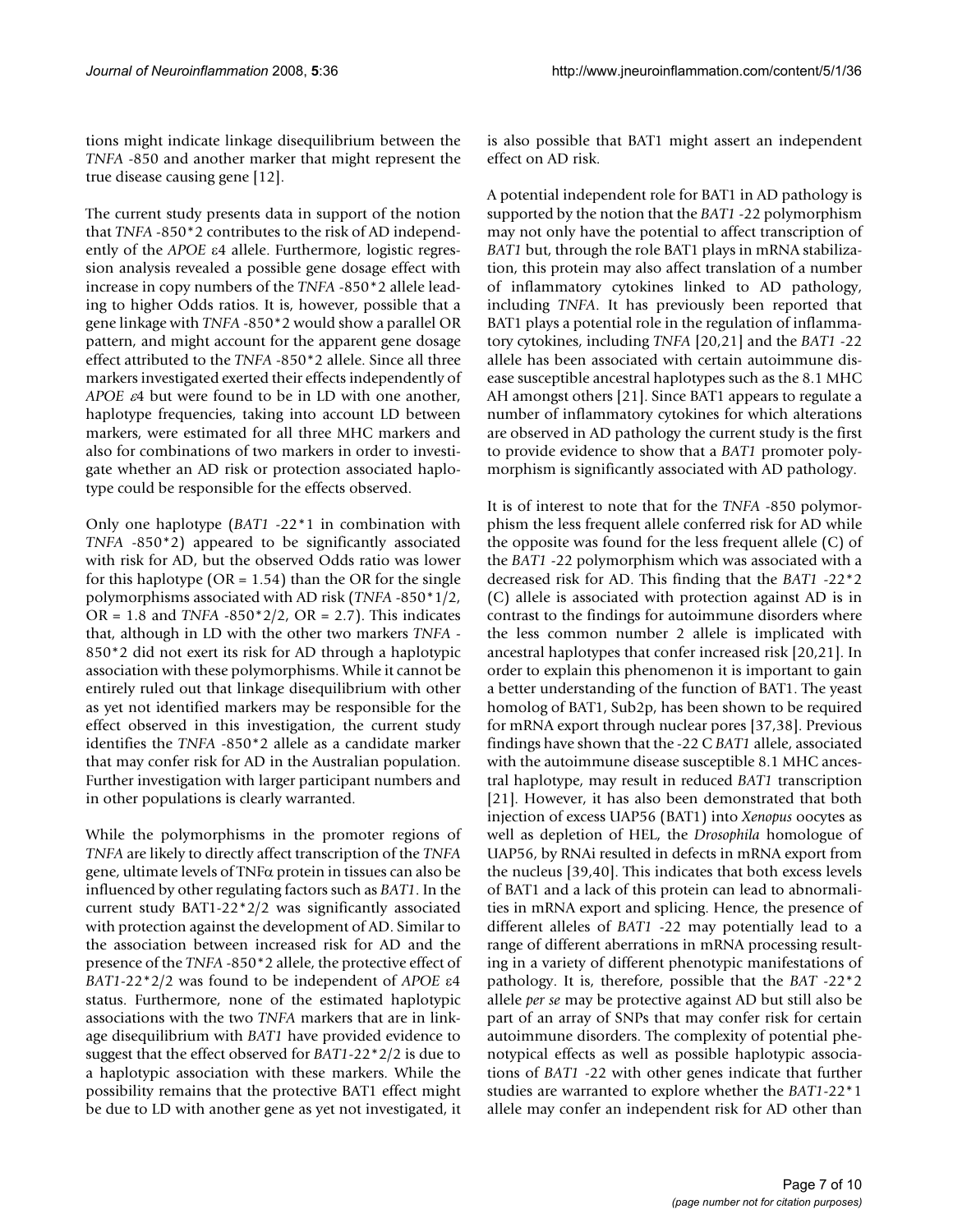just in haplotypic combination with *TNFA* -850\*2 as observed in the current study.

Therefore, while the possibility of LD with other genes cannot be ruled out the current study provides evidence in support for a potential role for BAT1 in AD pathology. BAT1 -22 and TNFA -850 in combination with other biochemical and cognitive markers might serve as genetic markers for diagnostic purposes or AD risk assessment strategies. Moreover, in light of current international drug development research in the AD field, establishment of genetic profiles may help to identify individuals more likely to experience benefits from certain treatments or may prevent individuals genetically unfavourably predisposed from receiving costly, yet ineffective treatment. Since the SNPs investigated could also lead to functional differences it is of great importance to investigate phenotypical characteristics conferred by these polymorphisms.

Considering that *BAT1* has a potential regulatory role for inflammatory cytokines [20,21] analysis of *BAT1* mRNA and protein levels in AD brain tissue may reveal a functional role for the BAT1 protein in AD pathology. To investigate whether transcription of *BAT1* was affected in AD, levels of *BAT1* mRNA were determined in brain tissue from confirmed AD and control cases. This revealed significantly elevated levels of *BAT1* and *DDXL* mRNA in Fc of AD cases and suggests a potential functional role for BAT1 in AD pathogenesis. It is not implausible to suggest that levels of BAT1 may rise as a response mechanism to counteract the inflammatory reactions that occur in regions of AD pathology. However, a repetition of this study with a larger sample size to enable parametric analysis of results may help to confirm the significance of these findings.

These data are of particular interest in light of recent findings that oligonucleotides spanning the promoter polymorphism -22 to -348 region of *BAT1* autoimmune disease resistant 7.1 AH bind DNA/protein complexes as shown by electrophoretic mobility shift assays [41]. At position -22 these complexes appear to include the octamer binding protein family member, transcription factor Oct1 [39]. Oct1 has been shown to bind *TNFA* at position -857T and can interact with the pro-inflammatory NF-κB transcription factor p65 subunit [42]. As TNFα has been implicated in inflammation observed in AD brains [2] the above studies together with the current findings suggest an important association between *BAT1* expression and regulation of inflammatory cytokines in the AD brain. The exact mechanisms of this link between *BAT1* -22 promoter polymorphism and inflammatory reactions in the AD brain remain to be explored in future studies.

To establish the role of BAT1 in AD pathology it is imperative to examine levels of BAT1 in AD affected tissues in a larger number of cases. Apart from its presence in brain tissue, *BAT1* mRNA transcripts have been detected in pancreas, kidney, skeletal muscle, liver, lung and heart [43]. The presence of BAT1 in hematopoietic cells [20] makes this protein a potential biomarker in early diagnosis or monitoring of progression of disorders with inflammatory responses, such as AD.

# **Conclusion**

The current study has revealed an *APOE* ε4 independent association of *TNFA* -850\*2 with increased risk for AD, and an *APOE* ε4 independent association of *BAT1* -22\*2/ 2 with decreased risk for AD. These findings were not enhanced by haplotype analysis of polymorphisms in linkage disequilibrium suggesting that the observed effects may have resulted from the single SNPs. Hence, these SNPs may represent valuable markers in risk assessment, prognosis and therapeutic approaches for AD. In addition, the current study has provided evidence for a novel role for BAT1 in AD pathogenesis. BAT1 may play a role in regulating the inflammatory response in AD through influencing mRNA export and translation. Investigations of *BAT1* promoter polymorphisms and mRNA and protein levels in other populations are clearly warranted to confirm this initial finding. Inflammatory processes form important underlying mechanisms in AD pathology. Elucidating the role of the currently investigated SNPs in AD pathology may contribute towards an understanding of the regulatory mechanisms of these events, and may provide new targets for drug development to combat AD.

# **Competing interests**

The authors declare that they have no competing interests.

# **Authors' contributions**

AG has isolated RNA from AD and control brain tissue and has been drafting and writing the manuscript, has performed data analysis for the mRNA work, and has been involved in interpretation of data and revising the manuscript critically for important intellectual content. KD has performed the semi-quantitative RT-PCR and data analysis and has made substantial contributions towards drafting the manuscript. SML has made substantial contributions towards genotyping, data analysis and interpretation and drafting of the manuscript. RH, KB and KT contributed towards the genotyping process. GM and AP have been involved in the sample acquisition and/or the DNA extraction process. GV and SEG have made substantial intellectual contributions towards the manuscript. GAB, WSB, HB and OP were involved in sample acquisition and processing. PP has made substantial contributions to the concept and design of the study and the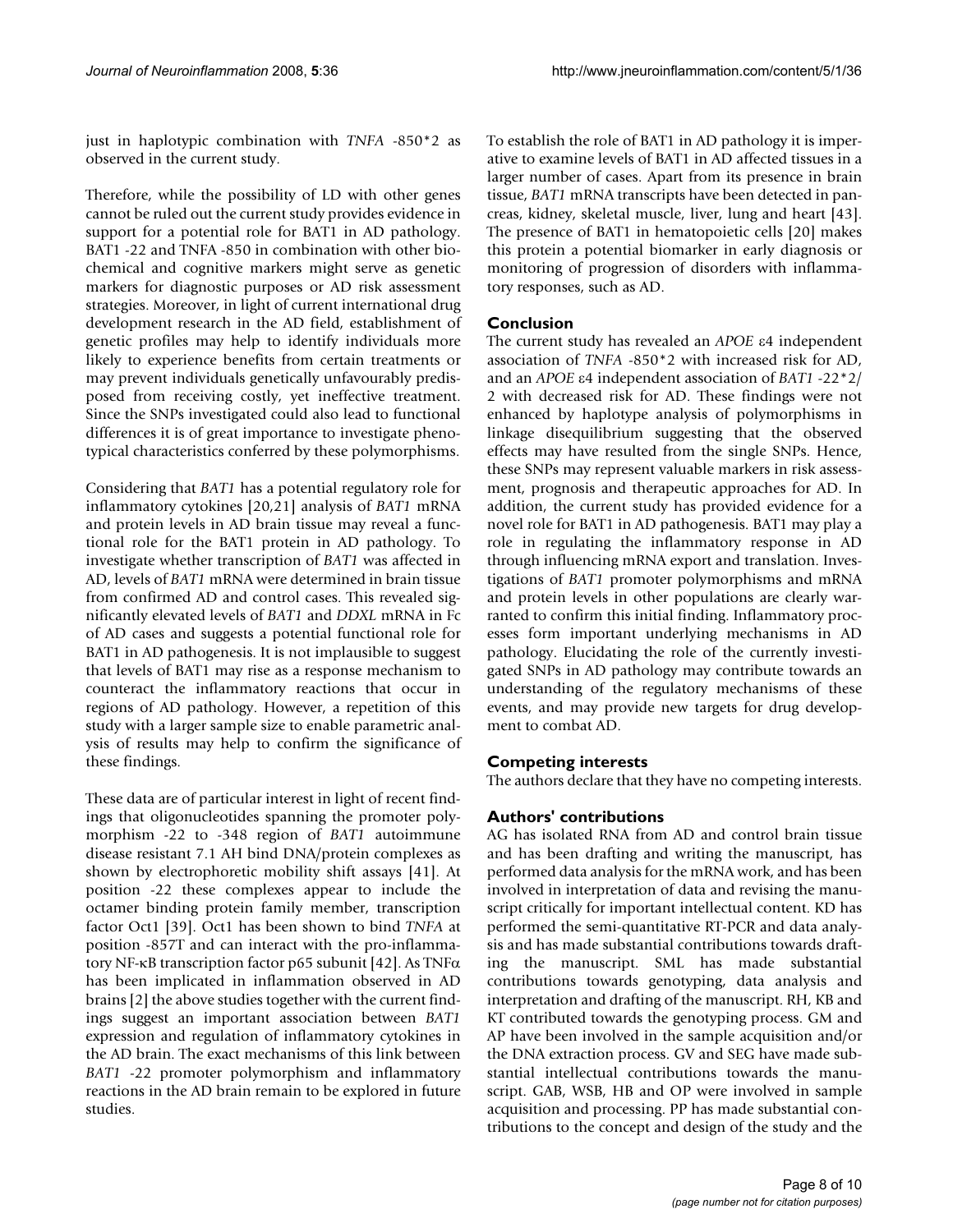manuscript as expert adviser, and has contributed towards data interpretation. JM contributed towards analysing brain tissue from a substantial proportion of the cases for histopathological diagnosis. JH has been critically involved in statistical analyses and interpretation of data, including genotype and haplotype analyses. PM has provided substantial expert advice with regard to analysis and interpretation of data and manuscript drafting. RNM has made the most substantial contributions towards the conception and design of the study and has given final approval of the version to be published. All of the authors have read and approved the final manuscript.

#### **Acknowledgements**

This project was supported by the McCusker Foundation for Alzheimer's Disease Research, Edith Cowan University and Hollywood Private Hospital, Department of Veteran Affairs and the NHMRC. The authors would also like to acknowledge the excellent help in form of statistical analysis contributed by Dr Karen Josebury. Furthermore, the authors would like to acknowledge the Sir Zelman Cowen Universities' Fund which provided funding for collection of blood samples. We thank Dr Noel Tan for dissection and histopathological examination of brains. We also extend our thanks to Dr Clive Cooke (Queen Elizabeth Medical Centre, Perth, WA, Australia) for dissection and macroscopic examination of brains. Furthermore, we would like to thank Professor Glenda Halliday (Prince of Wales Medical Research Institute, Randwick, NSW, Australia) for valuable discussion with regard to the brain samples used.

#### **References**

- 1. McGeer EG, McGeer PL: **[The importance of inflammatory](http://www.ncbi.nlm.nih.gov/entrez/query.fcgi?cmd=Retrieve&db=PubMed&dopt=Abstract&list_uids=9762518)**  $mechanisms$  in Alzheimer disease. **33:**371-378.
- 2. Gonzalez-Scarano F, Baltuch G: **[Microglia as mediators of inflam](http://www.ncbi.nlm.nih.gov/entrez/query.fcgi?cmd=Retrieve&db=PubMed&dopt=Abstract&list_uids=10202538)[matory and degenerative diseases.](http://www.ncbi.nlm.nih.gov/entrez/query.fcgi?cmd=Retrieve&db=PubMed&dopt=Abstract&list_uids=10202538)** *Annu Rev Neurosci* 1999, **22:**219-240.
- 3. McGeer PL, McGeer EG: **[Polymorphisms in inflammatory](http://www.ncbi.nlm.nih.gov/entrez/query.fcgi?cmd=Retrieve&db=PubMed&dopt=Abstract&list_uids=11708985) [genes and the risk of Alzheimer disease.](http://www.ncbi.nlm.nih.gov/entrez/query.fcgi?cmd=Retrieve&db=PubMed&dopt=Abstract&list_uids=11708985)** *Arch Neurol* 2001, **58:**1790-1792.
- 4. Grimaldi LM, Casadei VM, Ferri C, Veglia F, Licastro F, Annoni G, Biunno I, De Bellis G, Sorbi S, Mariani C, Canal N, Griffin WS, Franceschi M: **[Association of early-onset Alzheimer's disease with](http://www.ncbi.nlm.nih.gov/entrez/query.fcgi?cmd=Retrieve&db=PubMed&dopt=Abstract&list_uids=10716256) [an interleukin-1alpha gene polymorphism.](http://www.ncbi.nlm.nih.gov/entrez/query.fcgi?cmd=Retrieve&db=PubMed&dopt=Abstract&list_uids=10716256)** *Ann Neurol* 2000, **47:**361-365.
- Faltraco F, Burger K, Zill P, Teipel SJ, Moller HJ, Hampel H, Bondy B, Ackenheil M: **[Interleukin-6-174 G/C promoter gene polymor](http://www.ncbi.nlm.nih.gov/entrez/query.fcgi?cmd=Retrieve&db=PubMed&dopt=Abstract&list_uids=12657090)[phism C allele reduces Alzheimer's disease risk.](http://www.ncbi.nlm.nih.gov/entrez/query.fcgi?cmd=Retrieve&db=PubMed&dopt=Abstract&list_uids=12657090)** *J Am Geriatr Soc* 2003, **51:**578-579.
- 6. Alvarez V, Mata IF, Gonzalez P, Lahoz CH, Martinez C, Pena J, Guisasola LM, Coto E: **[Association between the TNFalpha-308 A/G](http://www.ncbi.nlm.nih.gov/entrez/query.fcgi?cmd=Retrieve&db=PubMed&dopt=Abstract&list_uids=12116197) [polymorphism and the onset-age of Alzheimer disease.](http://www.ncbi.nlm.nih.gov/entrez/query.fcgi?cmd=Retrieve&db=PubMed&dopt=Abstract&list_uids=12116197)** *Am J Med Genet* 2002, **114:**574-577.
- 7. Culpan D, MacGowan SH, Ford JM, Nicoll JA, Griffin WS, Dewar D, Cairns NJ, Hughes A, Kehoe PG, Wilcock GK: **[Tumour necrosis](http://www.ncbi.nlm.nih.gov/entrez/query.fcgi?cmd=Retrieve&db=PubMed&dopt=Abstract&list_uids=12962917) [factor-alpha gene polymorphisms and Alzheimer's disease.](http://www.ncbi.nlm.nih.gov/entrez/query.fcgi?cmd=Retrieve&db=PubMed&dopt=Abstract&list_uids=12962917)** *Neurosci Lett* 2003, **350:**61-65.
- 8. Hedley R, Hallmayer J, Groth DM, Brooks WS, Gandy SE, Martins RN: **[Association of interleukin-1 polymorphisms with Alzhe](http://www.ncbi.nlm.nih.gov/entrez/query.fcgi?cmd=Retrieve&db=PubMed&dopt=Abstract&list_uids=12112093)[imer's disease in Australia.](http://www.ncbi.nlm.nih.gov/entrez/query.fcgi?cmd=Retrieve&db=PubMed&dopt=Abstract&list_uids=12112093)** *Ann Neurol* 2002, **51:**795-797.
- 9. Corder EH, Saunders AM, Strittmatter WJ, Schmechel DE, Gaskell PC, Small GW, Roses AD, Haines JL, Pericak-Vance MA: **[Gene dose](http://www.ncbi.nlm.nih.gov/entrez/query.fcgi?cmd=Retrieve&db=PubMed&dopt=Abstract&list_uids=8346443) [of apolipoprotein E type 4 allele and the risk of Alzheimer's](http://www.ncbi.nlm.nih.gov/entrez/query.fcgi?cmd=Retrieve&db=PubMed&dopt=Abstract&list_uids=8346443) [disease in late onset families.](http://www.ncbi.nlm.nih.gov/entrez/query.fcgi?cmd=Retrieve&db=PubMed&dopt=Abstract&list_uids=8346443)** *Science* 1993, **261:**921-923.
- 10. Craft S, Teri L, Edland SD, Kukull WA, Schellenberg G, McCormick WC, Bowen JD, Larson EB: **[Accelerated decline in apolipopro](http://www.ncbi.nlm.nih.gov/entrez/query.fcgi?cmd=Retrieve&db=PubMed&dopt=Abstract&list_uids=9674794)[tein E-epsilon4 homozygotes with Alzheimer's disease.](http://www.ncbi.nlm.nih.gov/entrez/query.fcgi?cmd=Retrieve&db=PubMed&dopt=Abstract&list_uids=9674794)** *Neurology* 1998, **51:**149-153.
- 11. McCusker SM, Curran MD, Dynan KB, McCullagh CD, Urquhart DD, Middleton D, Patterson CC, McIlroy SP, Passmore AP: **[Association](http://www.ncbi.nlm.nih.gov/entrez/query.fcgi?cmd=Retrieve&db=PubMed&dopt=Abstract&list_uids=11273064) [between polymorphism in regulatory region of gene encod](http://www.ncbi.nlm.nih.gov/entrez/query.fcgi?cmd=Retrieve&db=PubMed&dopt=Abstract&list_uids=11273064)ing tumour necrosis factor alpha and risk of Alzheimer's dis[ease and vascular dementia: a case-control study.](http://www.ncbi.nlm.nih.gov/entrez/query.fcgi?cmd=Retrieve&db=PubMed&dopt=Abstract&list_uids=11273064)** *Lancet* 2001, **357:**436-439.
- 12. Infante J, Llorca J, Berciano J, Combarros O: **[No synergistic effect](http://www.ncbi.nlm.nih.gov/entrez/query.fcgi?cmd=Retrieve&db=PubMed&dopt=Abstract&list_uids=12123862) [between -850 tumor necrosis factor-alpha promoter poly](http://www.ncbi.nlm.nih.gov/entrez/query.fcgi?cmd=Retrieve&db=PubMed&dopt=Abstract&list_uids=12123862)morphism and apolipoprotein E epsilon 4 allele in Alzhe[imer's disease.](http://www.ncbi.nlm.nih.gov/entrez/query.fcgi?cmd=Retrieve&db=PubMed&dopt=Abstract&list_uids=12123862)** *Neurosci Lett* 2002, **328:**71-73.
- 13. Martins RN, Clarnette R, Fisher C, Broe GA, Brooks WS, Montgomery P, Gandy SE: **[ApoE genotypes in Australia: roles in early](http://www.ncbi.nlm.nih.gov/entrez/query.fcgi?cmd=Retrieve&db=PubMed&dopt=Abstract&list_uids=7579137) [and late onset Alzheimer's disease and Down's syndrome.](http://www.ncbi.nlm.nih.gov/entrez/query.fcgi?cmd=Retrieve&db=PubMed&dopt=Abstract&list_uids=7579137)** *Neuroreport* 1995, **6:**1513-1516.
- 14. Laws SM, Taddei K, Fisher C, Small D, Clarnette R, Hallmayer J, Brooks WS, Kwok JBJ, Schofield PR, Gandy SE, Martins RN: **Evidence that the butyrylcholinesterase K variant can protect against late-onset Alzheimer's Disease.** *Alzheimer's Reports* 1999, **2:**219-223.
- 15. Wilson AG, di Giovine FS, Duff GW: **[Genetics of tumour necrosis](http://www.ncbi.nlm.nih.gov/entrez/query.fcgi?cmd=Retrieve&db=PubMed&dopt=Abstract&list_uids=7583349) [factor-alpha in autoimmune, infectious, and neoplastic dis](http://www.ncbi.nlm.nih.gov/entrez/query.fcgi?cmd=Retrieve&db=PubMed&dopt=Abstract&list_uids=7583349)[eases.](http://www.ncbi.nlm.nih.gov/entrez/query.fcgi?cmd=Retrieve&db=PubMed&dopt=Abstract&list_uids=7583349)** *J Inflamm* 1995, **45:**1-12.
- 16. Wilson AG, de Vries N, Pociot F, di Giovine FS, Putte LB van der, Duff GW: **[An allelic polymorphism within the human tumor](http://www.ncbi.nlm.nih.gov/entrez/query.fcgi?cmd=Retrieve&db=PubMed&dopt=Abstract&list_uids=8426126) [necrosis factor alpha promoter region is strongly associated](http://www.ncbi.nlm.nih.gov/entrez/query.fcgi?cmd=Retrieve&db=PubMed&dopt=Abstract&list_uids=8426126) [with HLA A1, B8, and DR3 alleles.](http://www.ncbi.nlm.nih.gov/entrez/query.fcgi?cmd=Retrieve&db=PubMed&dopt=Abstract&list_uids=8426126)** *J Exp Med* 1993, **177:**557-560.
- 17. Wilson AG, Symons JA, McDowell TL, McDevitt HO, Duff GW: **[Effects of a polymorphism in the human tumor necrosis fac](http://www.ncbi.nlm.nih.gov/entrez/query.fcgi?cmd=Retrieve&db=PubMed&dopt=Abstract&list_uids=9096369)[tor alpha promoter on transcriptional activation.](http://www.ncbi.nlm.nih.gov/entrez/query.fcgi?cmd=Retrieve&db=PubMed&dopt=Abstract&list_uids=9096369)** *Proc Natl Acad Sci USA* 1997, **94:**3195-3199.
- 18. Collins JS, Perry RT, Watson B Jr, Harrell LE, Acton RT, Blacker D, Albert MS, Tanzi RE, Bassett SS, McInnis MG, Campbell RD, Go RC: **Association of a haplotype for tumor necrosis factor in sib[lings with late-onset Alzheimer disease: the NIMH Alzhe](http://www.ncbi.nlm.nih.gov/entrez/query.fcgi?cmd=Retrieve&db=PubMed&dopt=Abstract&list_uids=11121190)[imer Disease Genetics Initiative.](http://www.ncbi.nlm.nih.gov/entrez/query.fcgi?cmd=Retrieve&db=PubMed&dopt=Abstract&list_uids=11121190)** *Am J Med Genet* 2000, **96:**823-830.
- 19. Perry RT, Collins JS, Harrell LE, Acton RT, Go RC: **[Investigation of](http://www.ncbi.nlm.nih.gov/entrez/query.fcgi?cmd=Retrieve&db=PubMed&dopt=Abstract&list_uids=11378846) [association of 13 polymorphisms in eight genes in southeast](http://www.ncbi.nlm.nih.gov/entrez/query.fcgi?cmd=Retrieve&db=PubMed&dopt=Abstract&list_uids=11378846)ern African American Alzheimer disease patients as com[pared to age-matched controls.](http://www.ncbi.nlm.nih.gov/entrez/query.fcgi?cmd=Retrieve&db=PubMed&dopt=Abstract&list_uids=11378846)** *Am J Med Genet* 2001, **105:**332-342.
- 20. Allcock RJ, Williams JH, Price P: **[The central MHC gene, BAT1,](http://www.ncbi.nlm.nih.gov/entrez/query.fcgi?cmd=Retrieve&db=PubMed&dopt=Abstract&list_uids=11380625) [may encode a protein that down-regulates cytokine produc](http://www.ncbi.nlm.nih.gov/entrez/query.fcgi?cmd=Retrieve&db=PubMed&dopt=Abstract&list_uids=11380625)[tion.](http://www.ncbi.nlm.nih.gov/entrez/query.fcgi?cmd=Retrieve&db=PubMed&dopt=Abstract&list_uids=11380625)** *Genes Cells* 2001, **6:**487-494.
- 21. Wong AM, Allcock RJ, Cheong KY, Christiansen FT, Price P: **[Alleles](http://www.ncbi.nlm.nih.gov/entrez/query.fcgi?cmd=Retrieve&db=PubMed&dopt=Abstract&list_uids=12653967) [of the proximal promoter of BAT1, a putative anti-inflam](http://www.ncbi.nlm.nih.gov/entrez/query.fcgi?cmd=Retrieve&db=PubMed&dopt=Abstract&list_uids=12653967)matory gene adjacent to the TNF cluster, reduce transcrip[tion on a disease-associated MHC haplotype.](http://www.ncbi.nlm.nih.gov/entrez/query.fcgi?cmd=Retrieve&db=PubMed&dopt=Abstract&list_uids=12653967)** *Genes Cells* 2003, **8:**403-412.
- 22. Spies T, Bresnahan M, Strominger JL: **[Human major histocompat](http://www.ncbi.nlm.nih.gov/entrez/query.fcgi?cmd=Retrieve&db=PubMed&dopt=Abstract&list_uids=2813433)[ibility complex contains a minimum of 19 genes between the](http://www.ncbi.nlm.nih.gov/entrez/query.fcgi?cmd=Retrieve&db=PubMed&dopt=Abstract&list_uids=2813433) [complement cluster and HLA-B.](http://www.ncbi.nlm.nih.gov/entrez/query.fcgi?cmd=Retrieve&db=PubMed&dopt=Abstract&list_uids=2813433)** *Proc Natl Acad Sci USA* 1989, **86:**8955-8958.
- 23. de la Cruz J, Kressler D, Linder P: **[Unwinding RNA in Saccharo](http://www.ncbi.nlm.nih.gov/entrez/query.fcgi?cmd=Retrieve&db=PubMed&dopt=Abstract&list_uids=10322435)[myces cerevisiae: DEAD-box proteins and related families.](http://www.ncbi.nlm.nih.gov/entrez/query.fcgi?cmd=Retrieve&db=PubMed&dopt=Abstract&list_uids=10322435)** *Trends Biochem Sci* 1999, **24:**192-198.
- 24. Pause A, Sonenberg N: **[Mutational analysis of a DEAD box RNA](http://www.ncbi.nlm.nih.gov/entrez/query.fcgi?cmd=Retrieve&db=PubMed&dopt=Abstract&list_uids=1378397) [helicase: the mammalian translation initiation factor eIF-4A.](http://www.ncbi.nlm.nih.gov/entrez/query.fcgi?cmd=Retrieve&db=PubMed&dopt=Abstract&list_uids=1378397)** *Embo J* 1992, **11:**2643-2654.
- 25. Allcock RJ, Windsor L, Gut IG, Kucharzak R, Sobre L, Lechner D, Garnier JG, Baltic S, Christiansen FT, Price P: **[High-Density SNP](http://www.ncbi.nlm.nih.gov/entrez/query.fcgi?cmd=Retrieve&db=PubMed&dopt=Abstract&list_uids=15523649) [genotyping defines 17 distinct haplotypes of the TNF block](http://www.ncbi.nlm.nih.gov/entrez/query.fcgi?cmd=Retrieve&db=PubMed&dopt=Abstract&list_uids=15523649) in the Caucasian population: implications for haplotype tag[ging.](http://www.ncbi.nlm.nih.gov/entrez/query.fcgi?cmd=Retrieve&db=PubMed&dopt=Abstract&list_uids=15523649)** *Hum Mutat* 2004, **24:**517-525.
- 26. Waite LM, Broe GA, Creasey H, Grayson D, Edelbrock D, O'Toole B: **[Neurological signs, aging, and the neurodegenerative syn](http://www.ncbi.nlm.nih.gov/entrez/query.fcgi?cmd=Retrieve&db=PubMed&dopt=Abstract&list_uids=8660150)[dromes.](http://www.ncbi.nlm.nih.gov/entrez/query.fcgi?cmd=Retrieve&db=PubMed&dopt=Abstract&list_uids=8660150)** *Arch Neurol* 1996, **53:**498-502.
- 27. Waite LM, Broe GA, Creasey H, Grayson DA, Cullen JS, O'Toole B, Edelbrock D, Dobson M: **[Neurodegenerative and other chronic](http://www.ncbi.nlm.nih.gov/entrez/query.fcgi?cmd=Retrieve&db=PubMed&dopt=Abstract&list_uids=9364162) [disorders among people aged 75 years and over in the com](http://www.ncbi.nlm.nih.gov/entrez/query.fcgi?cmd=Retrieve&db=PubMed&dopt=Abstract&list_uids=9364162)[munity.](http://www.ncbi.nlm.nih.gov/entrez/query.fcgi?cmd=Retrieve&db=PubMed&dopt=Abstract&list_uids=9364162)** *Med J Aust* 1997, **167:**429-432.
- 28. Hixson JE, Borenstein S, Cox LA, Rainwater DL, VandeBerg JL: **[The](http://www.ncbi.nlm.nih.gov/entrez/query.fcgi?cmd=Retrieve&db=PubMed&dopt=Abstract&list_uids=2907746) [baboon gene for apolipoprotein A-I: characterization of a](http://www.ncbi.nlm.nih.gov/entrez/query.fcgi?cmd=Retrieve&db=PubMed&dopt=Abstract&list_uids=2907746) cDNA clone and identification of DNA polymorphisms for [genetic studies of cholesterol metabolism.](http://www.ncbi.nlm.nih.gov/entrez/query.fcgi?cmd=Retrieve&db=PubMed&dopt=Abstract&list_uids=2907746)** *Gene* 1988, **74:**483-490.